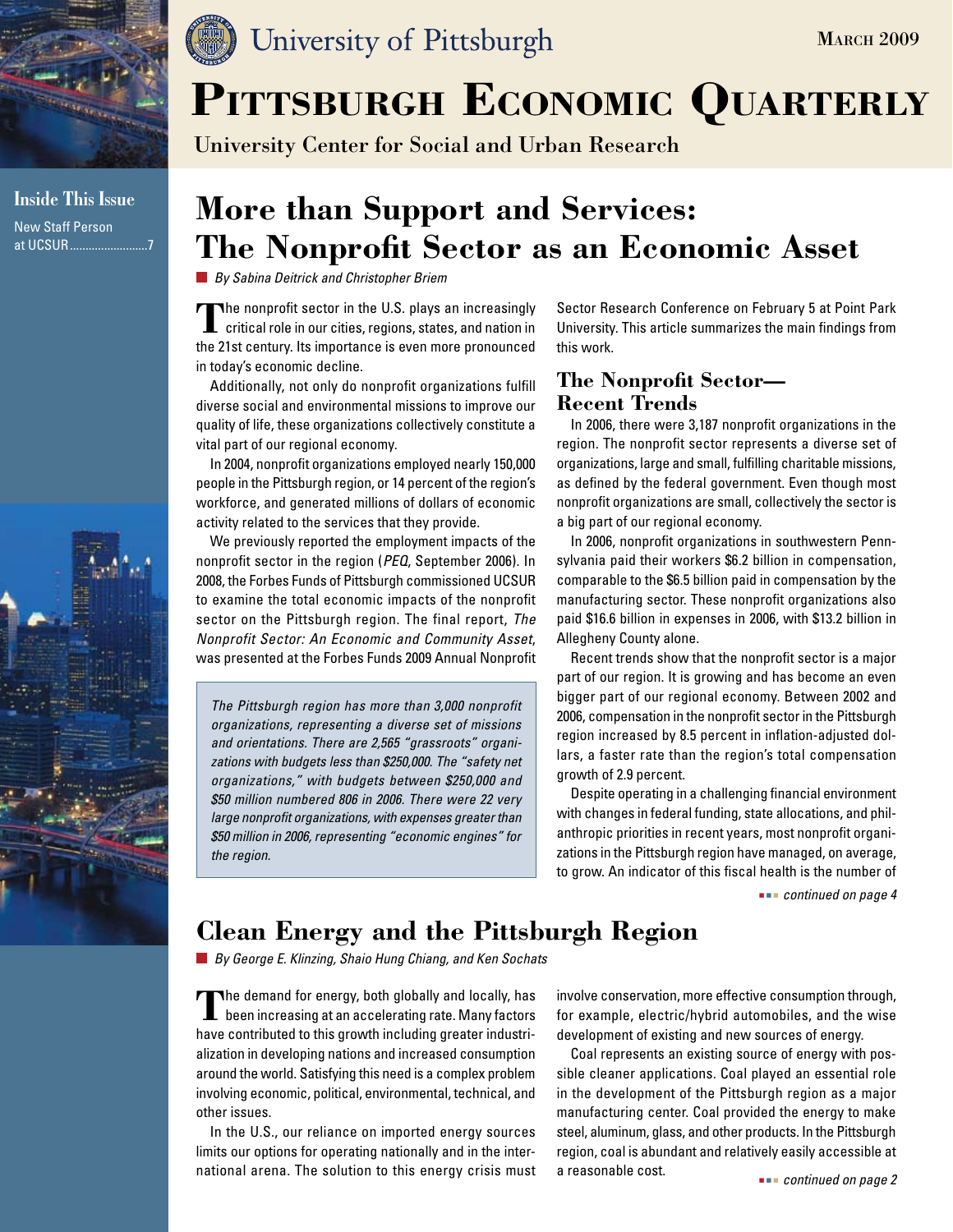

#### **Figure 1: Pennsylvania Coal Reserves**

#### Anthracite

Medium and High Volatile Bituminous/potentially minable Medium and High Volatile Bituminous/other uses Low Volatile Bituminous

 *continued from page 1*

### **Coal Reserves in Pennsylvania**

Figure 1 above shows the locations of coal in Pennsylvania. The U.S. Department of Energy (DOE) reports (2000) that demonstrated reserves of bituminous coal exceed 28 billion tons. It also estimates recoverable reserves of bituminous coal at 12 billion tons. DOE estimates anthracite coal reserves at 7 billion tons located in the state's northeast and east central counties.

Since World War II, Pittsburgh has transformed its economy from an industrial-based to a service-based economy. Part of this transformation was due to the general trend in the U.S. away from primary manufacturing toward technology-based industries. Also contributing to this change was the pollution caused by burning coal. The combustion of coal creates pollution in the form of particulate matter, sulfur/nitrogen dioxides, mercury, and carbon dioxide.

## **Net Production and Consumption of Coal**

Coal is the predominant fuel for the generation of electricity in Pennsylvania, and

Source: U.S. Department of Energy



**Figure 2: Electricity Production and Consumption by State**

today, coal still plays an important role in the Pittsburgh region's economy. Figure 2 above shows a U.S. map with the states color coded according to their level of net production or consumption of electricity.

Green states are net producers of energy or exporters. while red states consume more energy than they produce. The shade of color indicates the magnitude of this excess or deficit production.

Energy Information Administration

According to DOE statistics for 2005, Pennsylvania, particularly western Pennsylvania, was the largest exporter of electricity more than 600 trillion BTUs. Much of the surplus electricity is transmitted to states on the east coast. In addition to the direct economic contribution that coal makes in providing energy to run businesses, a single electricity generation station can create over 1000 jobs.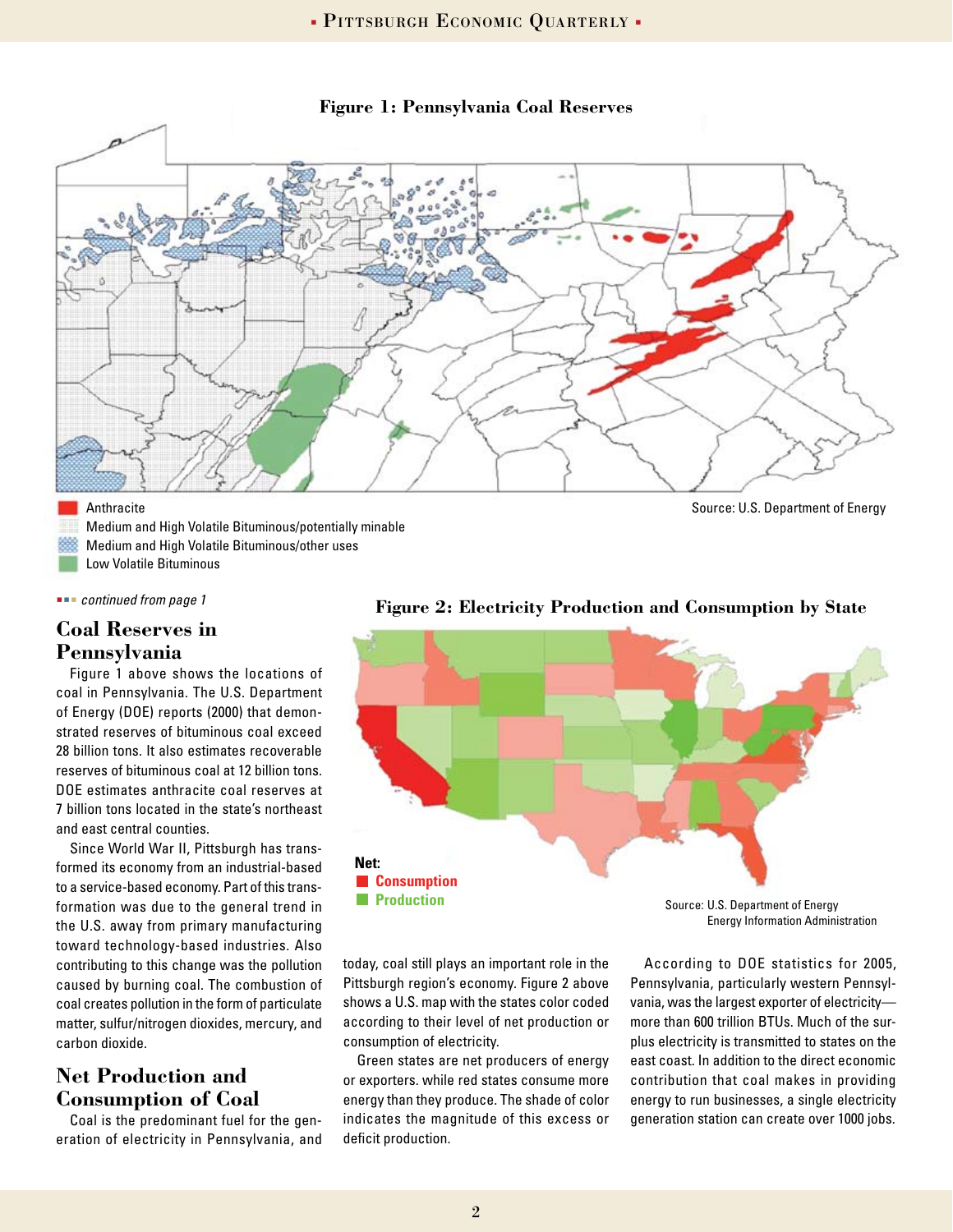

#### **Figure 3: Pennsylvania Deep Saline Aquifers**

Sandstone and carbonate-rock aquifers Carbonate-rock aquifers

Much has been accomplished in the intervening years to make the combustion of coal cleaner. Significant progress has been made toward removing particulates, sulfur/nitrogen dioxides, and trace metals from the smokestack emissions of coal-fired power and manufacturing plants. Efforts are now focused on the removal of carbon dioxide, a greenhouse gas, from plant emissions.

### **New Applications from Research**

Researchers at the University of Pittsburgh's Center for Energy are developing technologies to address the problems associated with the emission of carbon dioxide as a byproduct of energy production. The Center brings together an interdisciplinary team of mechanical engineers, geologists, environmental engineers, chemists, and other scientists to address a broad range of technical and policy issues related to energy production and use.

One thread of this research is oriented to discovering how the carbon dioxide produced might be used to create other economically useful chemicals such as methane, methanol, and more complex hydrocarbon compounds. Some of these methods are already in use in the chemical industry but they consume only a

Sandstone aquifers Source: U.S. Geological Survey Igneous and metamorphic-rock aquifers Semiconsolidated sand aquifers

small part of our carbon dioxide production.

Excess carbon dioxide has also been used to enhance oil recovery in depleted oil fields. The carbon dioxide is injected into wells to force crude oil and natural gas to the surface. Similar techniques can be used with coal deposits to extract the natural gas embedded in the coal matrices. Center researchers are looking into ways of making these techniques more efficient and cost effective.

A third technology is the injection of large quantities of carbon dioxide into geological storage areas. This new technology, carbon sequestration, holds the promise of being able to capture and store enough carbon dioxide to significantly reduce its emission to the atmosphere.

Carbon sequestration relies on underground geologic features for stable long-term storage of carbon dioxide. Figure 3 above shows the location of deep subterranean salt water aquifers in Pennsylvania. These aquifers have been identified as potential sites for sequestering carbon dioxide.

These efforts have gained importance not only from environmental concerns but also as a mechanism for reducing the dependence on imports of petroleum. The cost of petroleum has consistently increased over the years.

More recently the cost and supply of petroleum have behaved erratically, driven by factors as diverse as weather, political instability, and monopolistic business practices.

Pennsylvania and, in particular, the Pittsburgh region will play an important role in supplying America's energy needs in the future. Our reserves of coal have been estimated as sufficient for serving our needs for many years to come. We have the know-how to solve the greenhouse problems posed by carbon dioxide emissions through carbon sequestration and other technologies that will maintain coal as a cost effective and clean source of energy.

*Related information can be found at U.S. Department of Energy, Energy Information Administration, www.eia.doe.gov and U.S. Geological Survey, www.usgs.gov.*

*George E. Klinzing is the Vice Provost for Research at the University of Pittsburgh (klinzing@provost.pitt.edu). Shaio Hung Chiang is an Emeritus Faculty in the Chemical/ Petroleum Engineering (shchiang@pitt.edu). Ken Sochats is Director of GIS and Visual Analytics in UCSUR (sochats@pitt.edu).*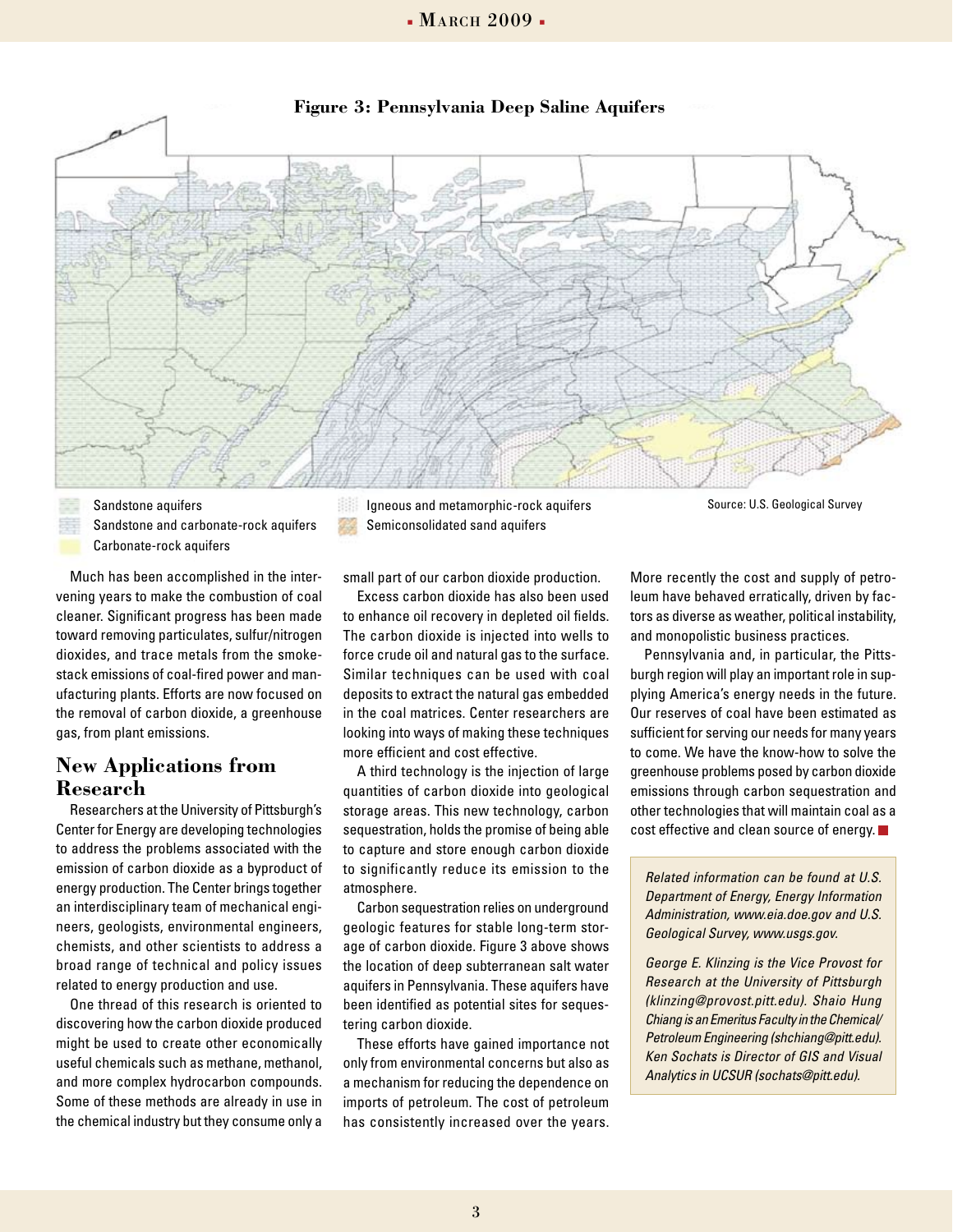### **Table 1: Distribution of Nonprofit Organizations by Percentage Change in Compensation, Pittsburgh Region, 2002–2006**

(Organizations with total compensation greater than \$100,000 in 2002 only)

|                       | <b>Number</b> | <b>Percent of total</b> |
|-----------------------|---------------|-------------------------|
| Decline 20% or more   | 165           | 17.8%                   |
| <b>Decline 10-20%</b> | 48            | 5.2%                    |
| Decline 0-10%         | 90            | 9.7%                    |
| Growth 0-5%           | 46            | 5.0%                    |
| Growth 5-10%          | 61            | 6.6%                    |
| <b>Growth 10-20%</b>  | 152           | 16.4%                   |
| <b>Growth 20-40%</b>  | 181           | 19.5%                   |
| Growth 40% or more    | 184           | 19.8%                   |
| <b>Total</b>          | 927           | 100.0%                  |

Source: National Center on Charitable Statistics, 2008. Pittsburgh region is 7-county MSA.

#### **Table 2: Nonprofit Total Compensation in the Pittsburgh Region, by National Taxonomy Exempt Entities Category, 2006**

| <b>Category</b>                                                | <b>Millions of</b><br>dollars | <b>Percent</b><br>of total | <b>Cumulative</b> |
|----------------------------------------------------------------|-------------------------------|----------------------------|-------------------|
| <b>Health</b>                                                  | \$3,576.0                     | 58%                        | 58%               |
| <b>Education</b>                                               | \$1,410.7                     | 23%                        | 81%               |
| Human services: multipurpose, other                            | \$611.5                       | 10%                        | 91%               |
| <b>Mental health, crisis intervention</b>                      | \$126.0                       | 2%                         | 93%               |
| <b>Arts, culture and humanities</b>                            | \$90.5                        | 2%                         | 95%               |
| <b>Diseases, disorders, medical</b><br>disciplines             | \$69.2                        | 1%                         | 96%               |
| <b>Employment, job related</b>                                 | \$48.0                        | $1\%$                      | 97%               |
| <b>Community improvement,</b><br>capacity building             | \$43.7                        | 1%                         | 98%               |
| <b>Science and technology research</b><br>institutes, services | \$40.5                        | $1\%$                      | 99%               |
| <b>Housing, shelter</b>                                        | \$29.8                        | $1\%$                      | 100%              |
| <b>Total</b>                                                   | \$6,199.3                     | 100%                       | 100%              |

Source: National Center on Charitable Statistics, 2008.

#### *continued from page 1*

organizations that increased their compensation over the five-year period ending in 2006. Between 2002 and 2006, well over 50 percent of the region's nonprofit organizations increased their compensation to employees by 10 percent or more. Most of these organizations had compensation gains greater than 20 percent.

Total expenses paid by nonprofit organizations also show steady increases. In inflation-adjusted dollars, total expenses for the region's nonprofit organizations increased from \$14.9 billion in 2002 to \$16.7 billion in 2006, representing an average annualized growth of 2.8 percent above the rate of inflation. Of this, \$13.2 billion was generated in Allegheny County alone.

The nonprofit sector represents a dynamic source of employment growth in the Pittsburgh region. Its stature has grown over the past two decades, especially in the wake of the collapse of the region's heavy manufacturing base. It also represents a source of resilience in the current recessionary period. Over previous times, the nonprofit sector has relatively more stable and resilient during economic recessions compared to the commercial sector.

*The nonprofit sector represents a source of resilience for the regional economy in the current recessionary period.*

## **Specialization Within the Sector**

Nonprofit organizations also cover a wide range of service and activities, from arts and culture to environmental and social missions. Nonetheless, organizations in education (518 organizations), human services (391 organizations), and health (342 organizations) made up nearly 40 percent of the number of regional nonprofit organizations in 2006.

The health and education sectors marked the largest contributions to regional compensation, not surprisingly, since hospitals and universities are among the region's largest employers. Nonetheless, excluding health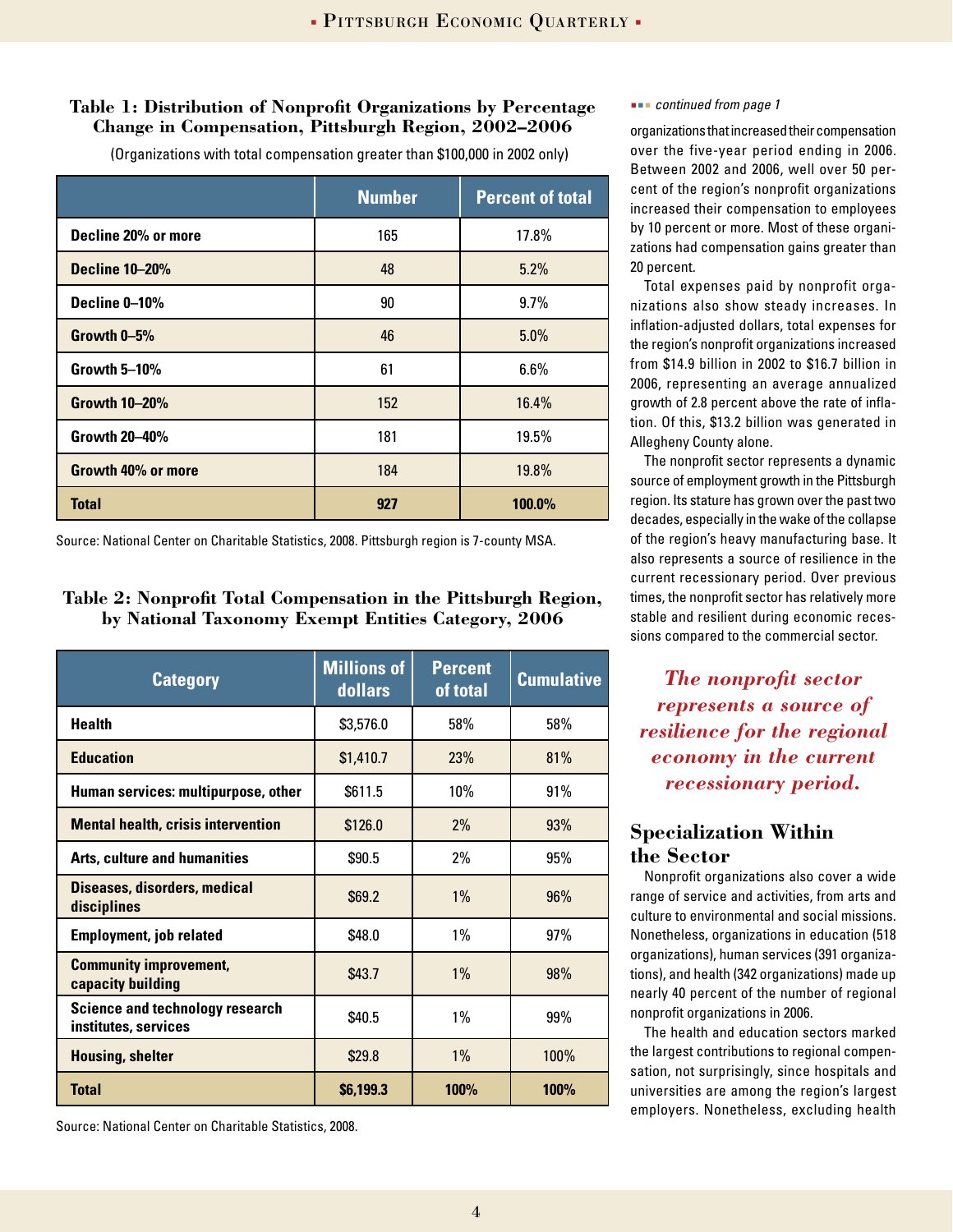and education, fully \$1.2 billion in regional compensation is generated by the rest of the nonprofit sector.

#### **Economic Impacts**

The impact analysis uses UCSUR's Pittsburgh Regional Economic Model, Inc. (REMI; see *PEQ*, September 2005). We also incorporated Internal Revenue Service data on the region's nonprofit sector compiled by the National Center for Charitable Statistics at the Urban Institute in Washington, D.C.

Pittsburgh REMI models the total impact of the nonprofit sector, including the direct employment of the paid workers in nonprofit organizations and the indirect and induced economic activity that these nonprofit enterprises generate. This includes the employment effects generated by the purchases of goods and services by nonprofit organizations, along with the supplemental economic activity generated by the wages and other compensation paid to nonprofit sector workers.

The sum of the nonprofit sector on the regional economy created an employment impact of 299,000 jobs in 2006, with 233,700 of those jobs in Allegheny County alone. Furthermore, the total impact of the nonprofit sector in the Pittsburgh region on Gross Regional Product (GRP) was nearly \$15.9 billion in 2006.

GRP is a measure of local value-added economic production and is considered the best and most comprehensive measure of the economic activity. The nonprofit sector generates roughly 10 percent of the region's output.

In 2006, the nonprofit sector generated a total impact on regional personal income of \$16.9 billion annually. Regional personal income measures income on a place-ofresidence basis, that is, where the recipient lives. The components of personal income are labor and proprietors' income, personal contributions to social insurance, the net residence, adjustment, dividends, interest and rent, and transfer payments. In the REMI Model, changes to any of the components of personal income will impact real disposable income and, as a result, the induced effects of personal consumption in the economy.

While the employment impacts are concentrated in the service sector, where most nonprofit organizations are categorized, there

**Table 3: Impact of the Nonprofit Sector on the Pittsburgh Regional Economy, 2006**

| <b>Economic Measure</b>                     | <b>Allegheny County</b> | 10 County<br><b>SWPA region</b> |
|---------------------------------------------|-------------------------|---------------------------------|
| <b>Total employment</b>                     | 233,700                 | 299,000                         |
| <b>Gross regional product (\$ billions)</b> | \$13.4                  | \$15.9                          |
| <b>Personal income (\$ billions)</b>        | \$11.9                  | \$16.9                          |

**Table 4: Employment Impact of the Nonprofit Sector on the Pittsburgh Regional Economy, by Industry, 2006 (thousands)**

| <b>Select Major Industry Group</b>                           | <b>Allegheny County</b> | <b>10 County</b><br><b>Region</b> |
|--------------------------------------------------------------|-------------------------|-----------------------------------|
| <b>Manufacturing</b>                                         | 1.2                     | 1.2                               |
| <b>Natural resources, mining, utilities,</b><br>construction | 12.5                    | 17.9                              |
| <b>Public administration</b>                                 | 7.3                     | 11.7                              |
| <b>Retail and wholesale trade</b>                            | 16.0                    | 23.1                              |
| <b>Services</b>                                              | 186.1                   | 232.8                             |
| <b>Transportation, information, finance</b>                  | 10.6                    | 12.5                              |
| <b>Total</b>                                                 | 233.7                   | 299.2                             |

are significant impacts in other areas not generally considered to be part of the nonprofit sector, including trade, transportation, information and finance, and professional and technical service providers.

The nonprofit sector not only has direct and indirect employment impacts across a variety of industries but across a wide range of occupations as well. Some of these are occupations traditionally considered to be nonprofit jobs, such as healthcare or social service workers. Others, however, include occupations associated with the for-profit sector, such as managers, financial analysts, engineers, computer scientists, food servers, and construction and transportation workers.

 *continued on page 6*

**Pittsburgh REMI Model Region**

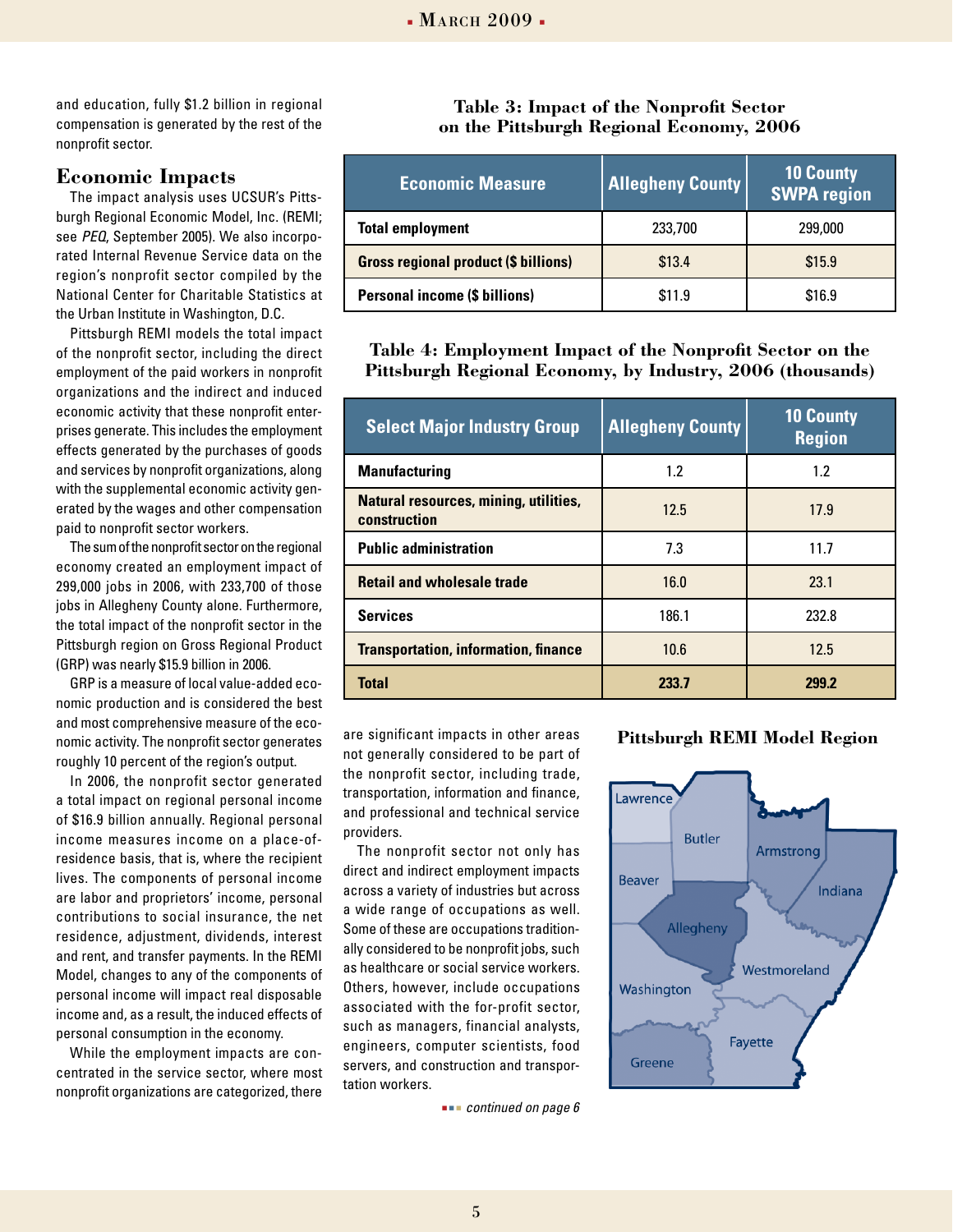| <b>Major Occupation Group</b>                           | <b>Allegheny County</b> | <b>10-County Region</b> |
|---------------------------------------------------------|-------------------------|-------------------------|
| Arts, entertainment, sports, media                      | 4.7                     | 5.4                     |
| <b>Building, grounds, personal care, service</b>        | 21.3                    | 28.1                    |
| <b>Community, social service</b>                        | 10.3                    | 13.8                    |
| <b>Computer, mathematics, architecture, engineering</b> | 5.8                     | 6.8                     |
| <b>Construction, extraction</b>                         | 9.4                     | 13.3                    |
| <b>Education, training, library</b>                     | 28.1                    | 32.6                    |
| Farm, fish, forestry                                    | 0.3                     | 0.4                     |
| <b>Food preparation, serving, and related</b>           | 13.6                    | 18.5                    |
| <b>Healthcare</b>                                       | 49.2                    | 63.6                    |
| Install, maintenance, repair                            | 5.8                     | 7.7                     |
| Legal                                                   | 1.0                     | 1.2                     |
| Life, physical, social science                          | 1.9                     | 2.2                     |
| <b>Management, business, financial</b>                  | 19.3                    | 23.9                    |
| <b>Production</b>                                       | 3.9                     | 5.1                     |
| <b>Protective service</b>                               | 3.2                     | 4.3                     |
| Sales, office, administrative                           | 49.1                    | 62.7                    |
| <b>Transportation, material moving</b>                  | 6.9                     | 9.3                     |
| <b>Total</b>                                            | 233.8                   | 298.9                   |

#### **Table 5: Employment Impact of the Nonprofit Sector on the Pittsburgh Regional Economy, by Occupation, 2006 (thousands)**

 *continued from page 5*

## **Projected Future Role in the Economy**

What does this mean for the future? The REMI model provides the estimate of the future economic role of the nonprofit sector on Southwestern Pennsylvania based on a projection of recent trends in the region.

Continuing its recent growth trend, the nonprofit sector in Southwestern Pennsylvania is projected to grow to a total impact of \$18.9 billion in Gross Regional Product to 2011, or 12 percent in inflation-adjusted terms from 2006.

The total employment impact of the nonprofit sector across the region is estimated to grow to 357,000 jobs in 2011, 19 percent above the 2006 level. Of these, 273,100 jobs are forecasted to be in Allegheny County alone. The sector is expected to exhibit a continued and growing impact on areas of the economy outside traditional nonprofit service sectors and occupations.

## **Conclusions and Opportunities**

The nonprofit sector's role in providing social services and safety net functions is well known. Its importance in the current period, with so many more people facing great hardship, is even more pronounced. What is not as evident is the role it plays in our regional economy.

Not only is the sector large and diverse, but with a combined workforce of more than 150,000 workers and a total impact across Southwestern Pennsylvania reaching nearly 300,000 jobs in 2006, the nonprofit sector's vitality and health are a core part of the region's revitalization and prosperity. The nonprofit sector has exhibited resilience in past recessions that will be critically important in the current economic crisis. The nonprofit sector in the Pittsburgh region provides more than support and services; it plays a vital role in our regional economy.

*The final reports from this study are available from UCSUR at www.ucsur.pitt.edu.*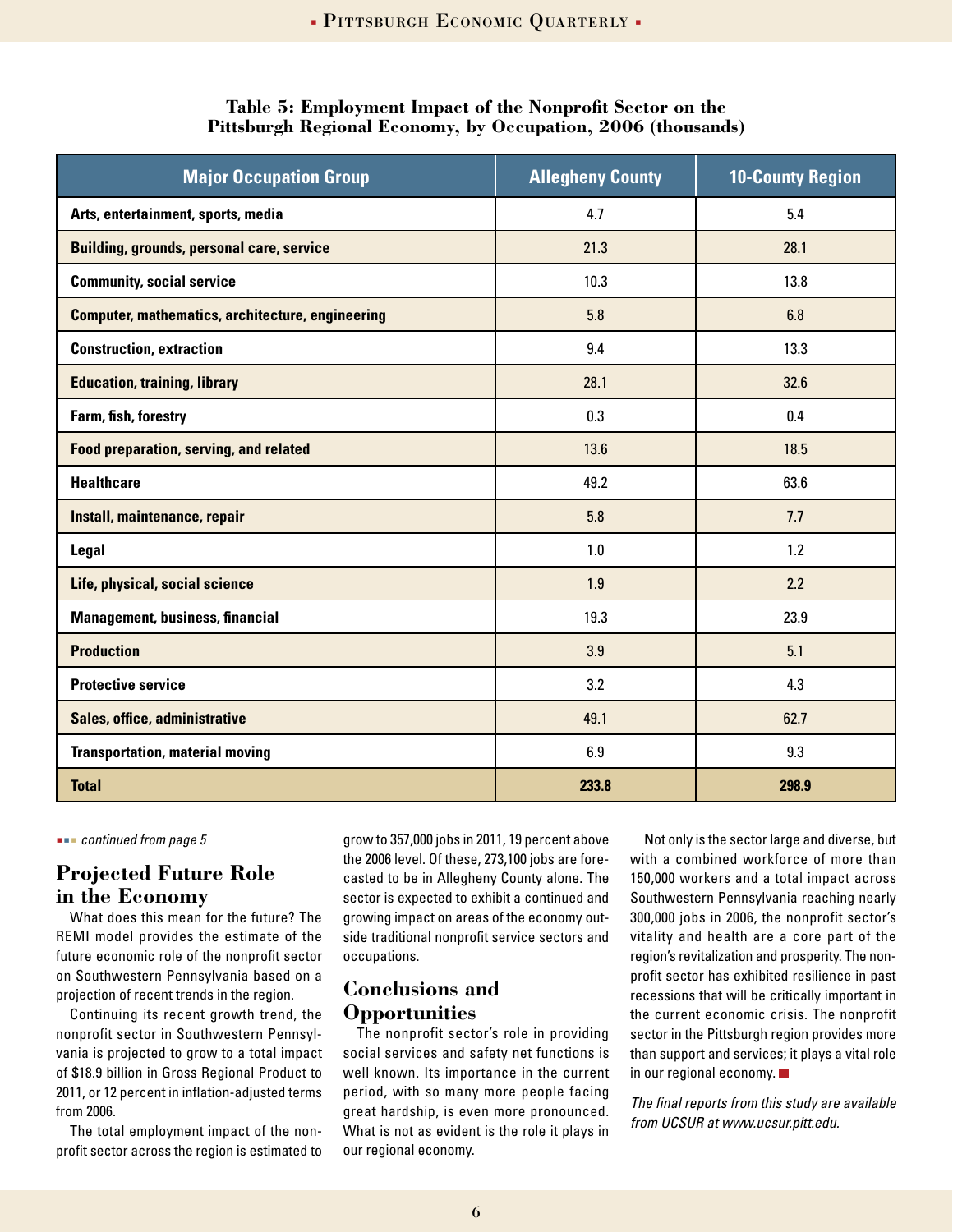## **New Staff Person at UCSUR**

**U**CSUR is pleased to announce that Robert Gradeck has joined our staff. Bob began his position at UCSUR this month and will be working on projects related to the Urban and Regional Analysis program.

Bob comes to UCSUR after 10 years at the Center for Economic Development at Carnegie Mellon University, where he was the Director of Community Projects. Bob's work at CMU centered on economic development analysis, neighborhood and community information systems, geographical information systems (GIS), and neighborhood planning. While at CMU, Bob developed extensive neighborhood and regional community ties and networks. These networks became the basis of student projects in Pittsburgh neighborhoods and communities that he supervised, including teaching a set of several Systems Synthesis courses at the Heinz College School of Public Policy and Management at CMU.

Bob received his bachelor's degree from Pitt in Urban Studies and his Master of City Planning from Georgia Institute of Technology. Before returning to his hometown of Pittsburgh, Bob worked in Atlanta on its city-neighborhood information system and expanded his GIS skills on other neighborhood mapping and technical assistance economic development projects.

Since his return to Pittsburgh, Bob has been instrumental in the development of the Pittsburgh Neighborhood and Community Information System (PNCIS). In his new position at UCSUR, Bob will continue to manage and expand PNCIS activities to an even broader group of users and organizations. PNCIS offers new trainings twice a month. Bob will continue his trailblazing work with the PNCIS partners Pittsburgh Partnership for Neighborhood Development (PPND), the City of Pittsburgh, and other local and state stakeholders. UCSUR operates PNCIS in agreement with PPND, a leader in community development in the City of Pittsburgh. PPND was instrumental in securing the financial support to build the PNCIS and expand and develop it over the years.

Bob was also instrumental in PNCIS applying for and becoming a partner in the National Neighborhood Indicator Partnership, a collaborative effort by the Urban Institute and local partners to further the development and use of neighborhood-level information systems in local policymaking and community building. PNCIS is currently expanding its analysis of the foreclosure crisis in our region and making important, up-to-date information available to users.